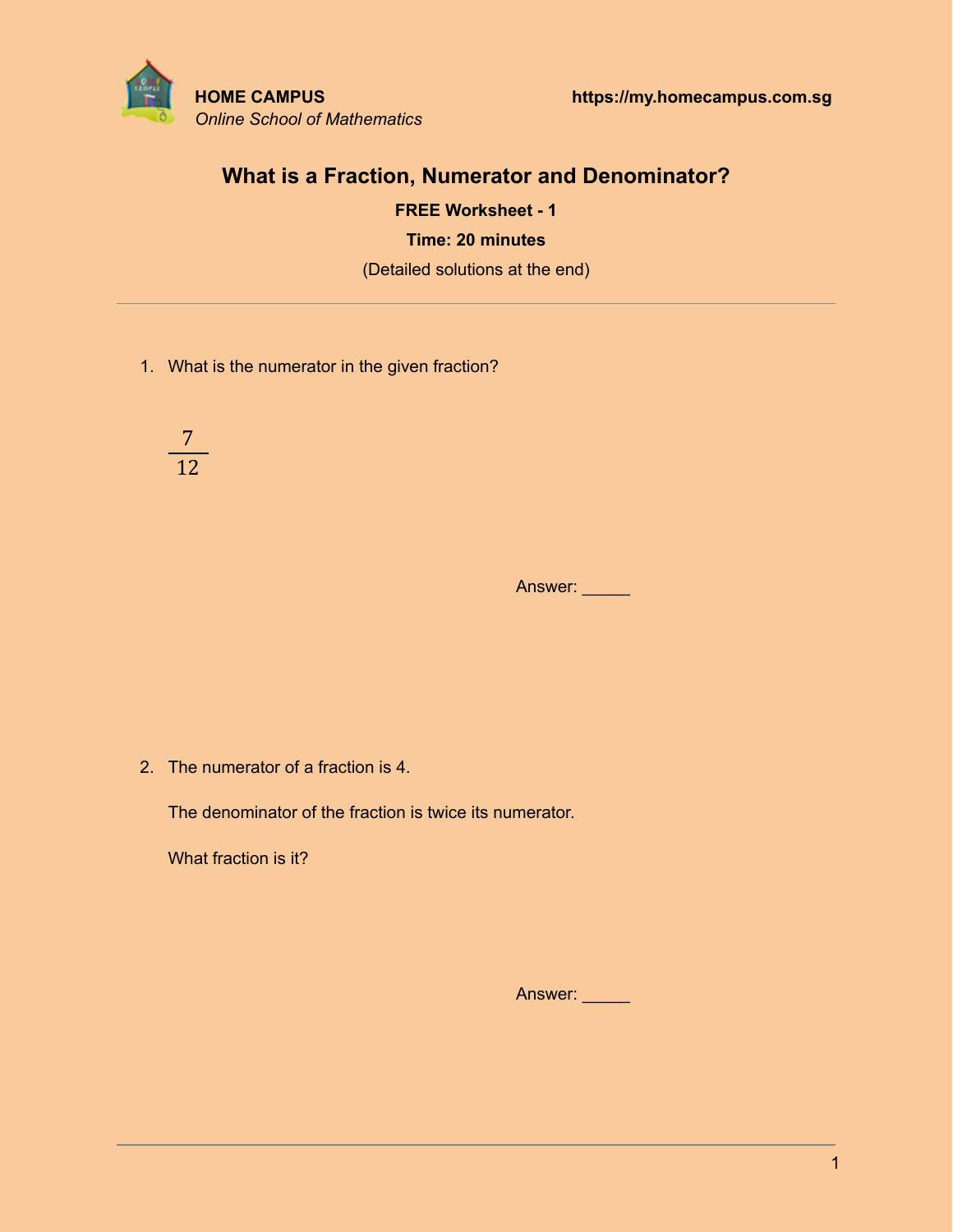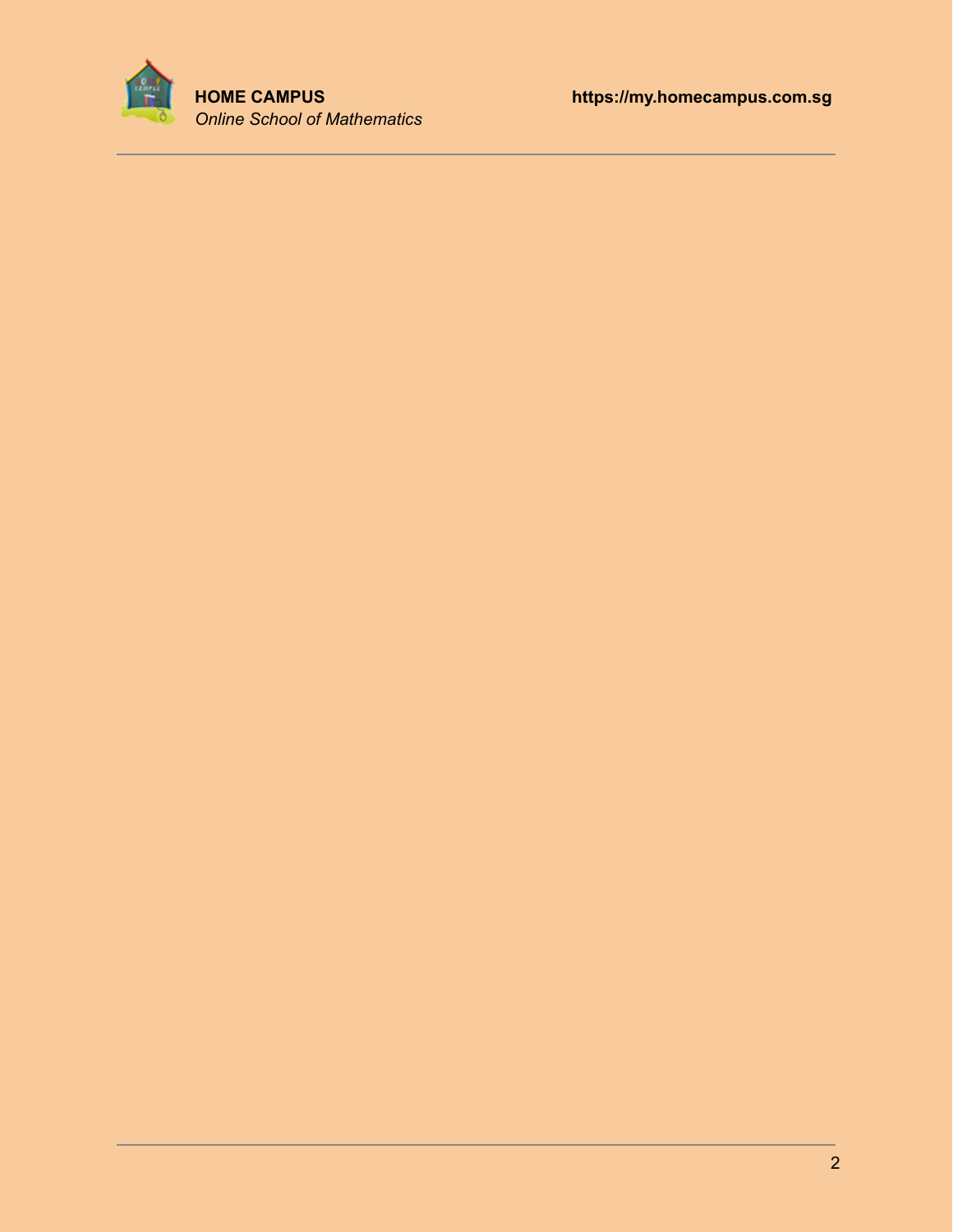

3. Curtis had 10 erasers.

He gave 4 erasers to his friend.

What fraction of the erasers did he give to his friend?

Answer:

4. Express the shaded area in the figure below as a fraction.

Answer: \_\_\_\_\_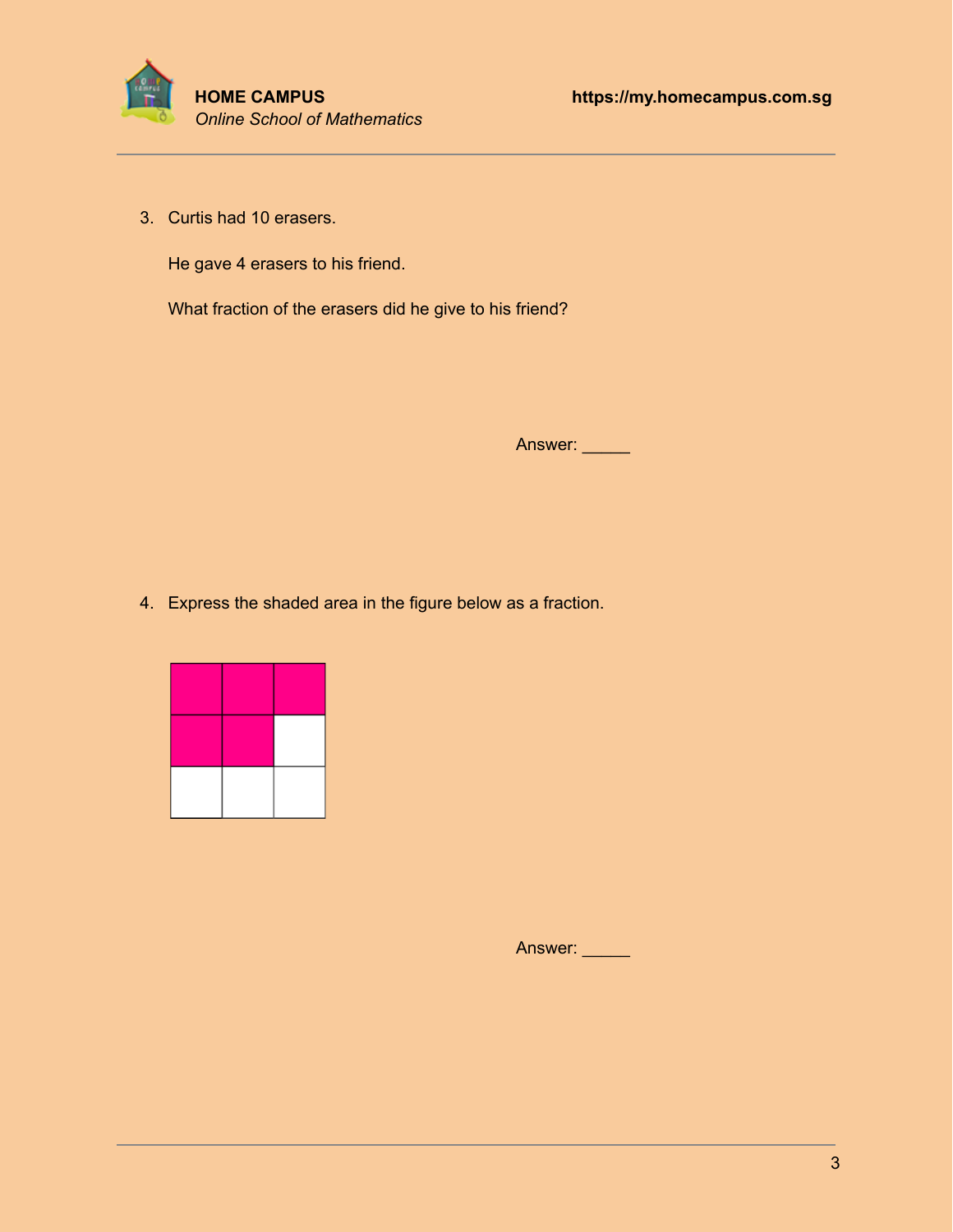

5. I am a fraction.

The sum of my numerator and denominator is 19.

My denominator is 3 more than my numerator.

What fraction am I?

Answer: \_\_\_\_\_

6. Express the shaded area in the figure below as a fraction.

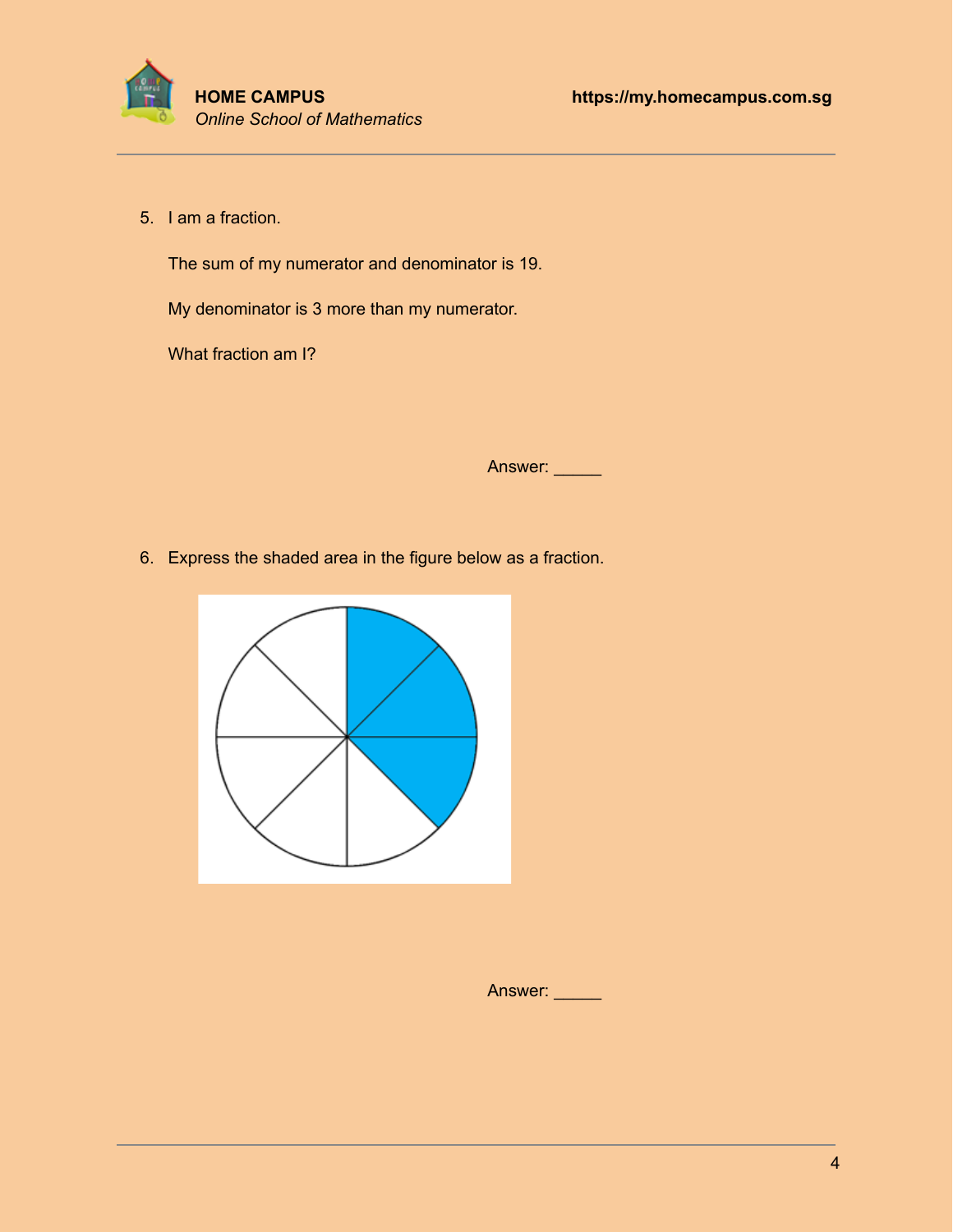**HOME CAMPUS** *Online School of Mathematics*

**https://my.homecampus.com.sg**

7. Express the shaded area in the figure below as a fraction.



Answer: \_\_\_\_\_\_

8. Geetha cut a pie into 6 pieces.

She ate 4 pieces of the pie.

What fraction of the pie is left?

Answer: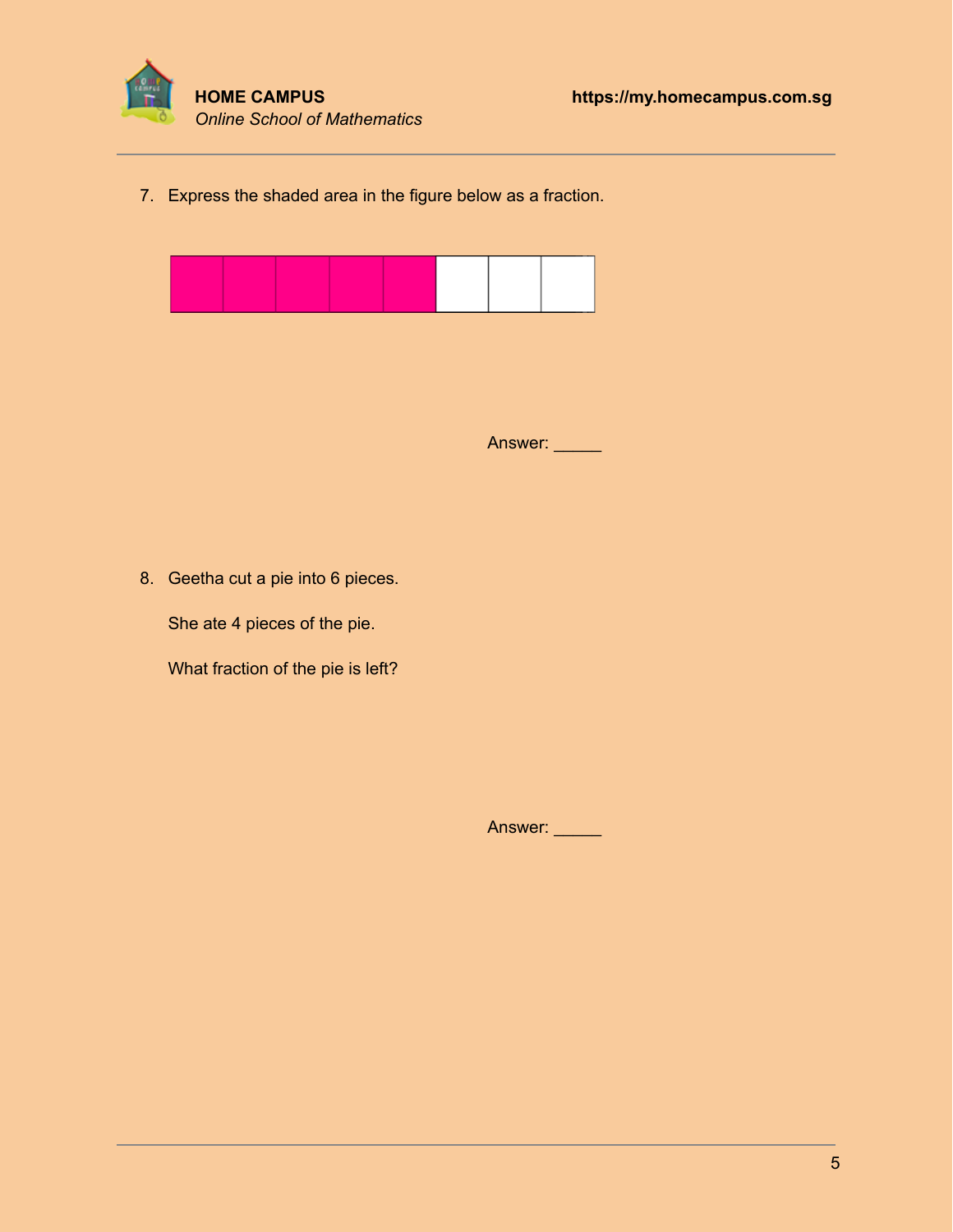

## **SOLUTIONS**

#### **Problem 1**

The top number in a fraction is the numerator.

In the given fraction, the numerator is 7.

#### **Problem 2**

Denominator = Numerator  $\times$  2  $= 4 \times 2$  $= 8$ 

So, the fraction is 4 8

#### **Problem 3**

He gave 4 out of the 10 erasers to his friend.

So, he gave  $\frac{1}{10}$  of the erasers to his friend. 4 10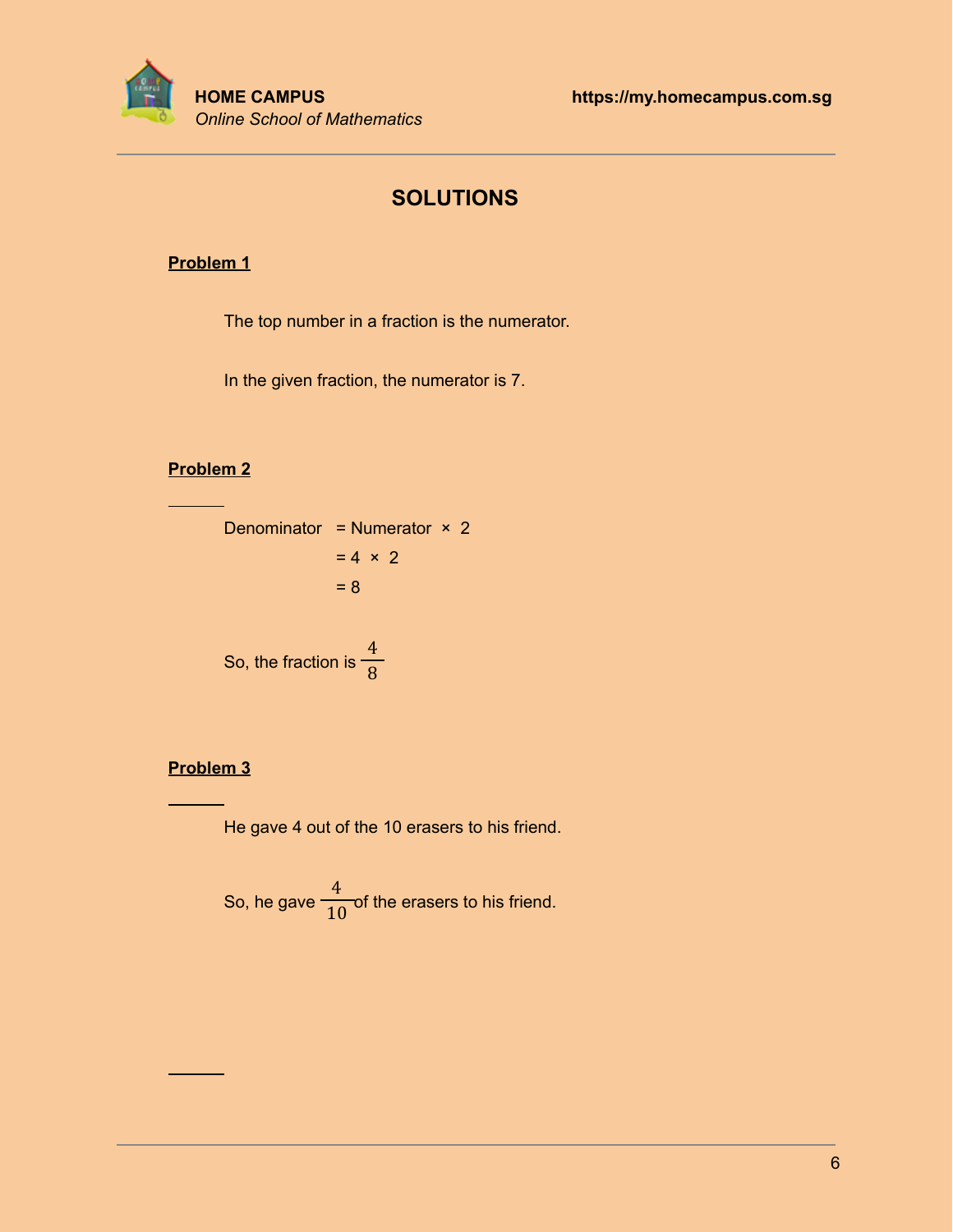

## **Problem 4**

5 out of 9 squares in the figure are shaded.

So, the shaded area is  $\frac{1}{\sqrt{2}}$  of the figure. 5 9

## **Problem 5**



2 units = 19 - 3  $= 16$ 

1 unit = 8 (numerator)

 $8 + 3 = 11$  (denominator)

So, the fraction is 8 11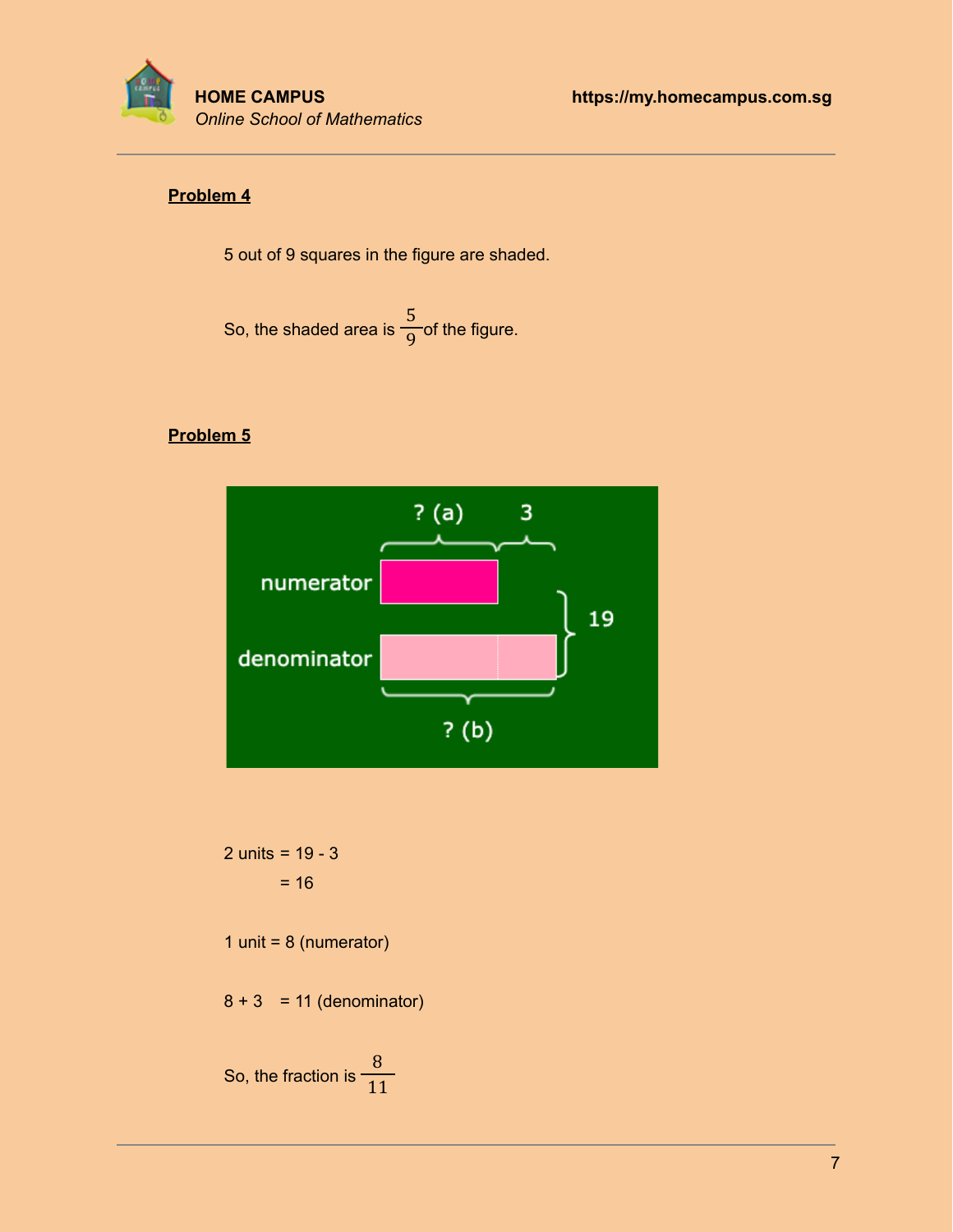

## **Problem 6**

13 out of 8 slices in the figure are shaded.

So, the shaded area is  $\frac{1}{\sqrt{2}}$  of the figure. 3 8

## **Problem 7**

5 out of 8 slices in the figure are shaded.

So, the shaded area is  $\frac{1}{\sqrt{2}}$  of the figure. 5 8

#### **Problem 8**

 $6 - 4 = 2$ 

2 out of the 6 pieces of the pie are left.

So, 
$$
\frac{2}{6}
$$
 of the pie is left.